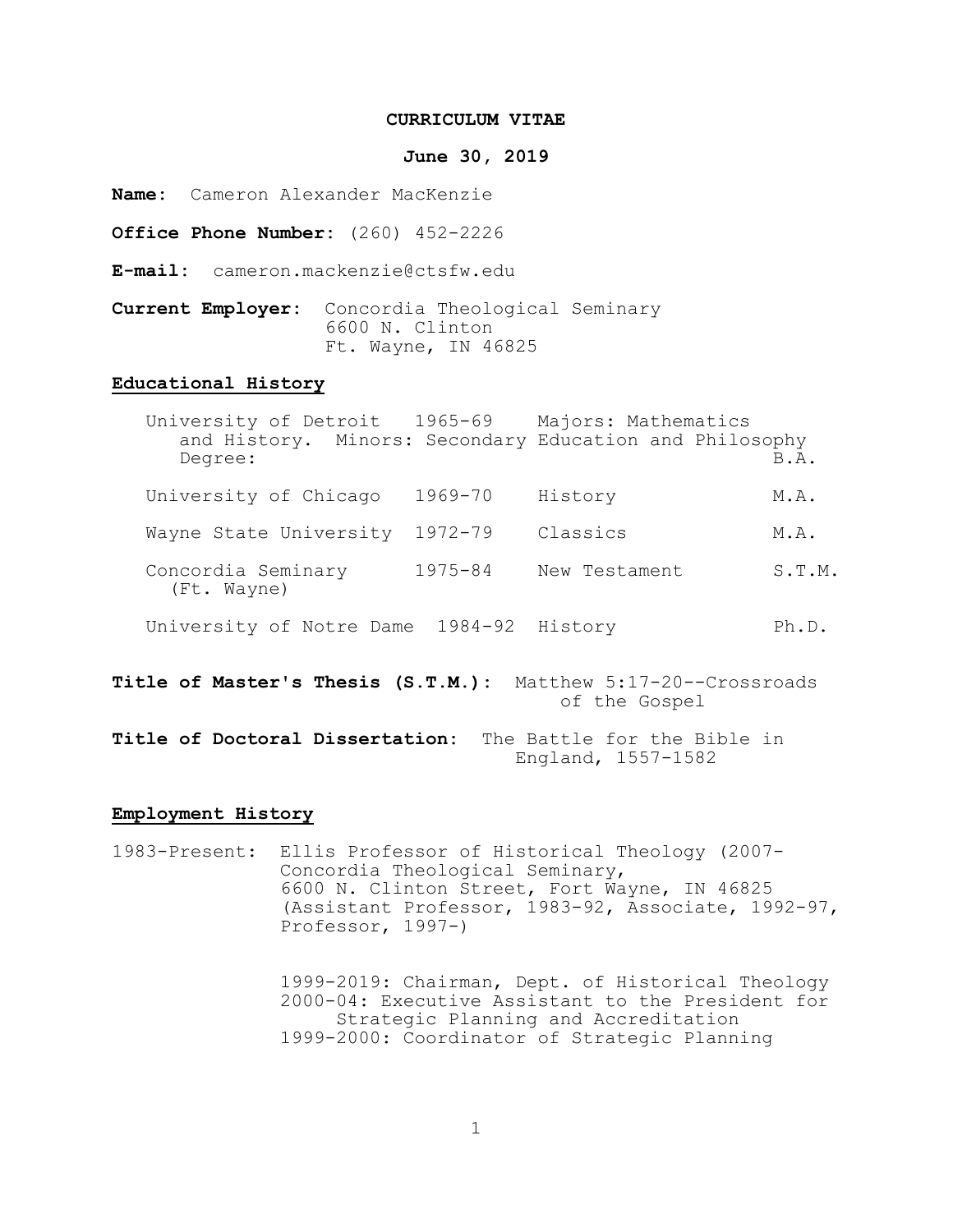1996-98: Coordinator of Institutional Self-Study 1993-98: Supervisor of the M.A. Program 1994-95: Supervisor of Continuing Education (Acting) 1983-91: Director of Library Services

- 1990-2007: Adjunct Faculty, Concordia University Wisconsin (Ft. Wayne Extension), 12800 N. Lake Shore Dr., Mequon, WI 53092
- 1992-Present: Associate Faculty, [Indiana University] Purdue University at Fort Wayne, School of Arts and Sciences, 2101 Coliseum Blvd. East, Fort Wayne, IN 46805
- 1992: Adjunct Faculty, College of St. Francis (Ft. Wayne Extension), 500 Wilcox St., Joliet, IL 60435
- 1970-1983: St. Matthew Lutheran Church, 4430 St. James, Detroit, MI 48210 **-** teacher and administrative assistant (1970-1972), headmaster (1972-1983), and pastor (1975-1983)

#### **Professional Activities and Interests**

# **Memberships in professional organizations:**

Society for Reformation Research Evangelical Theological Society Lutheran Historical Conference Concordia Historical Institute

### **Publications:**

- Review of Bill R. Austin, *Austin's Topical History of Christianity* in the *Journal of the Evangelical Theological Society* 27 (1984).
- "The Enduring Witness of the Old Testament" in Kurt Marquart, John Stephenson, and Bjarne Teigen, eds., *A Lively Legacy: Essays in Honor of Robert Preus* (Ft. Wayne, IN: Concordia Theological Seminary, 1985).

"What's In a Name?" *Called to Serve* (December, 1987).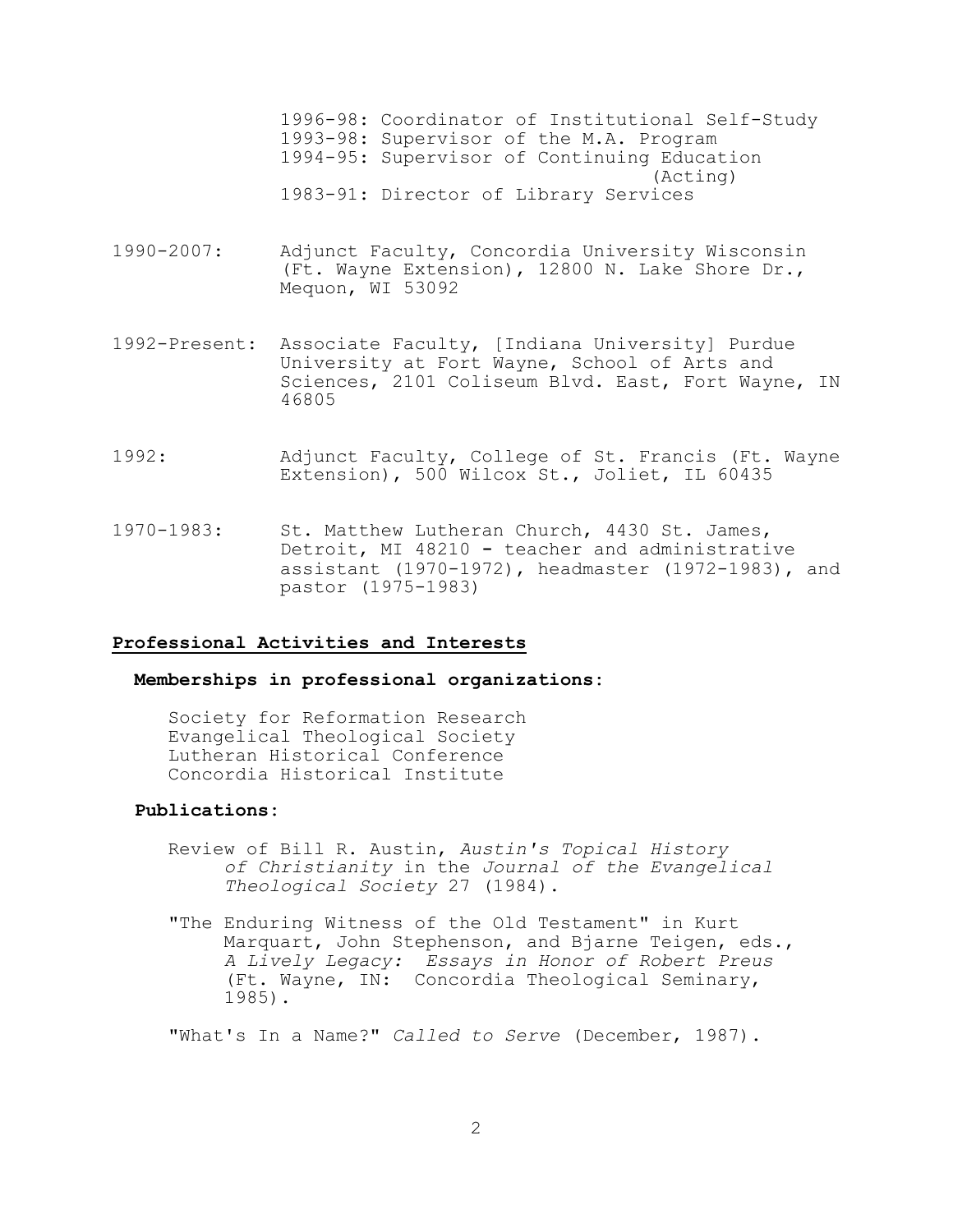- "Church Founder Fort Wayne Pioneer," *The Fort Wayne Lutheran* (October, 1988).
- "Fort Wayne Lutherans Gather to Honor a Frontier Layman," *Lutheran Witness - Indiana Supplement* (December, 1988).
- "Cross-Cultural Is for Everyone," in Eugene W. Bunkowske and Richard French, eds., *God's Communicators in Mission* (Ft. Wayne, IN: Great Commission Resource Library, 1988).
- "Who Is Ramon Llull?" a review of Mark D. Johnston, *The Spiritual Logic of Ramon Llull*, in the *Journal of the Evangelical Theological Society* 32 (1989).
- "Receptor-Oriented Gospel Communication in Bible Translation: A Historical Perspective," in Eugene W. Bunkowske and Richard French, eds., *Receptor-Oriented Gospel Communication* (Ft. Wayne, IN: Great Commission Resource Library, 1989).
- Review of Carter Lindberg, *Beyond Charity: Reformation Initiatives for the Poor* in *Logia* 3 (1994).
- "The English Bible in a Post-Modern Age," in Paul T. McCain and John R. Stephenson, eds., *Mysteria Dei: Essays in Honor of Kurt Marquart* (Ft. Wayne, IN: Concordia Theological Seminary Press, 1999).
- "Theology and the Great Tradition of English Bibles," *Concordia Theological Quarterly* 63(1999): 281-300.
- "Helping Offices in the Church," in John Fehrman, Daniel Preus, eds., *The Office of the Holy Ministry* (Crestwood, Mo: Luther Academy, 1996): 65-82.
- "Evangelicals and the Bible in the Middle Ages," in *All Theology Is Christology: Essays in Honor of David P. Scaer* (Ft. Wayne: CTS Press, 2000): 329-48.
- "Martin Luther and the Bible," *For the Life of the World* 4 (October 2000): 5-7.
- "Church History and Pastoral Formation," *For the Life of the World 5* (April 2001): 7-9.
- "The Lutheran Reformers' Understanding of the Historical Deformation of the Church," in John A. Maxfield, ed.,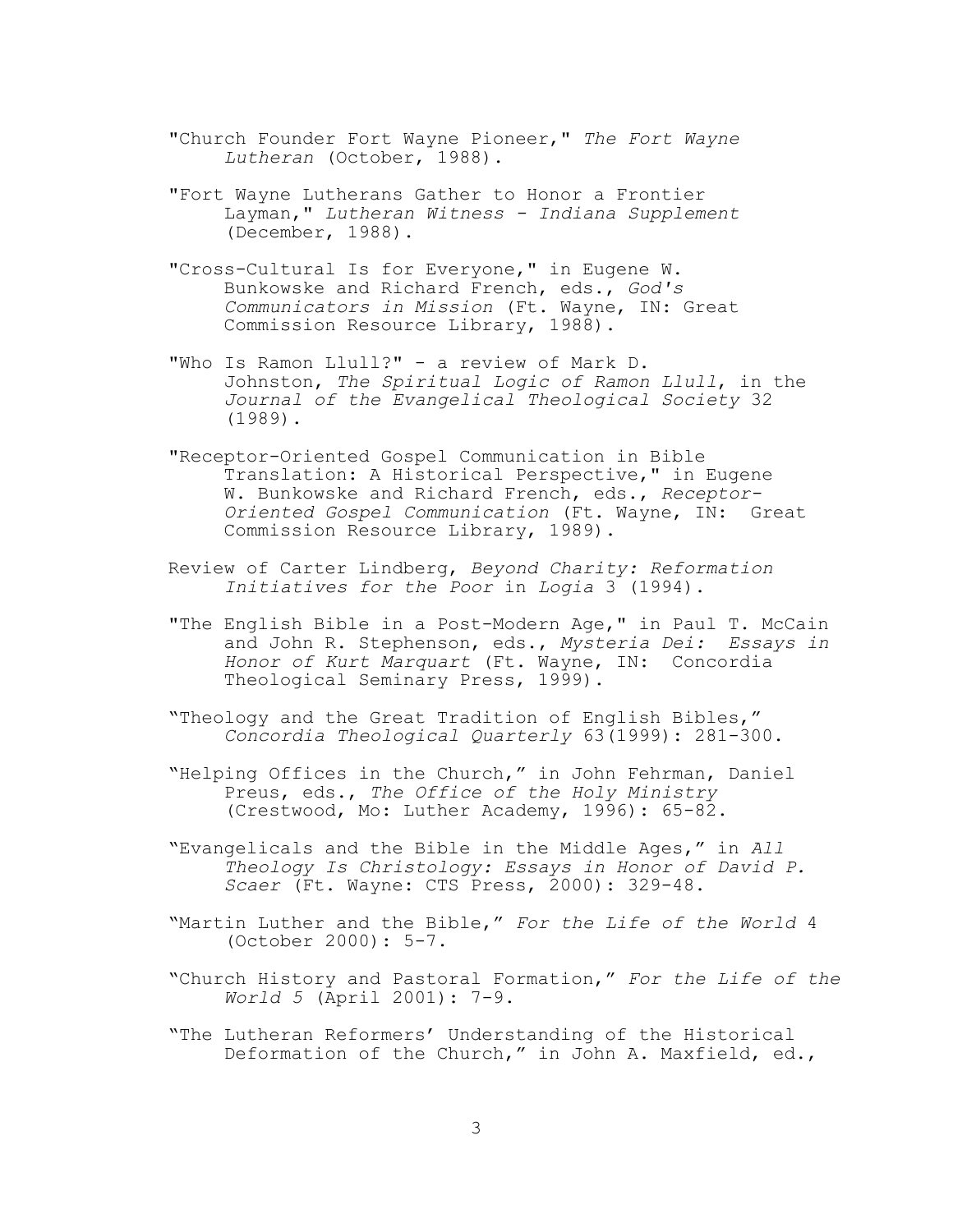*Lutheran Catholicity*, The Pieper Lectures, vol. 5. (St. Louis: Concordia Historical Institute, 2001), 16-33.

- "The Coming of the Kingdom and 16<sup>th</sup> Century English Bibles," in David W. Baker, ed. *Looking into the Future: Evangelical Studies in Eschatology* (Grand Rapids: Baker, 2001)144-56.
- "The Search for a Usable Luther," *Lutheran Synod Quarterly* 41(2002): 85-93
- *The Battle for the Bible in England, 1557-1582* (New York: Peter Lang, 2002).
- "In Search of the True Church," *For the Life of the World* (Jan. 2003).
- "C.F.W. Walther Pastor and Preacher," *For the Life of the World*, October, 2003
- "Decision Making in The Lutheran Church Missouri Synod: Historical Perspectives," *Issues in Christian Education* 37, no. 2 (Fall, 2003):6-10.
- "It's Not About Mary," Sermon study for St. Mary, Mother of our Lord, Luke 1:46-55, *Concordia Pulpit Resources* 14 (2004):37-39.
- "Your Money or Your Life," Sermon study of Pentecost 18, Luke 16:1-13," *Concordia Pulpit Resources* 14 (2004):18- <sup>20</sup>
- "Are You Listening?" Sermon study of Pentecost 19, Luke 16:19-31," *Concordia Pulpit Resources* 14 (2004):21-23
- "The Lutheran Church Missouri Synod and the Public Square in the Era of C.F.W. Walther" in David L. Adams and Ken Schurb, eds., *The Anonymous God: The Church Confronts Civil Religion and American Society* (St. Louis: CPH, 2004), 93-119.
- "The Origins and Consequences of Original Sin in Luther's *Bondage of the Will*," *Concordia Journal* 31, no. 4(Oct., 2005):384-97.
- Review of David Daniell, *The Bible in English* in *Albion* 36(2004):513-14
- Review of Scott Hendrix, *Recultivating the Vineyard* in *Logia* 14,no.4 (2005)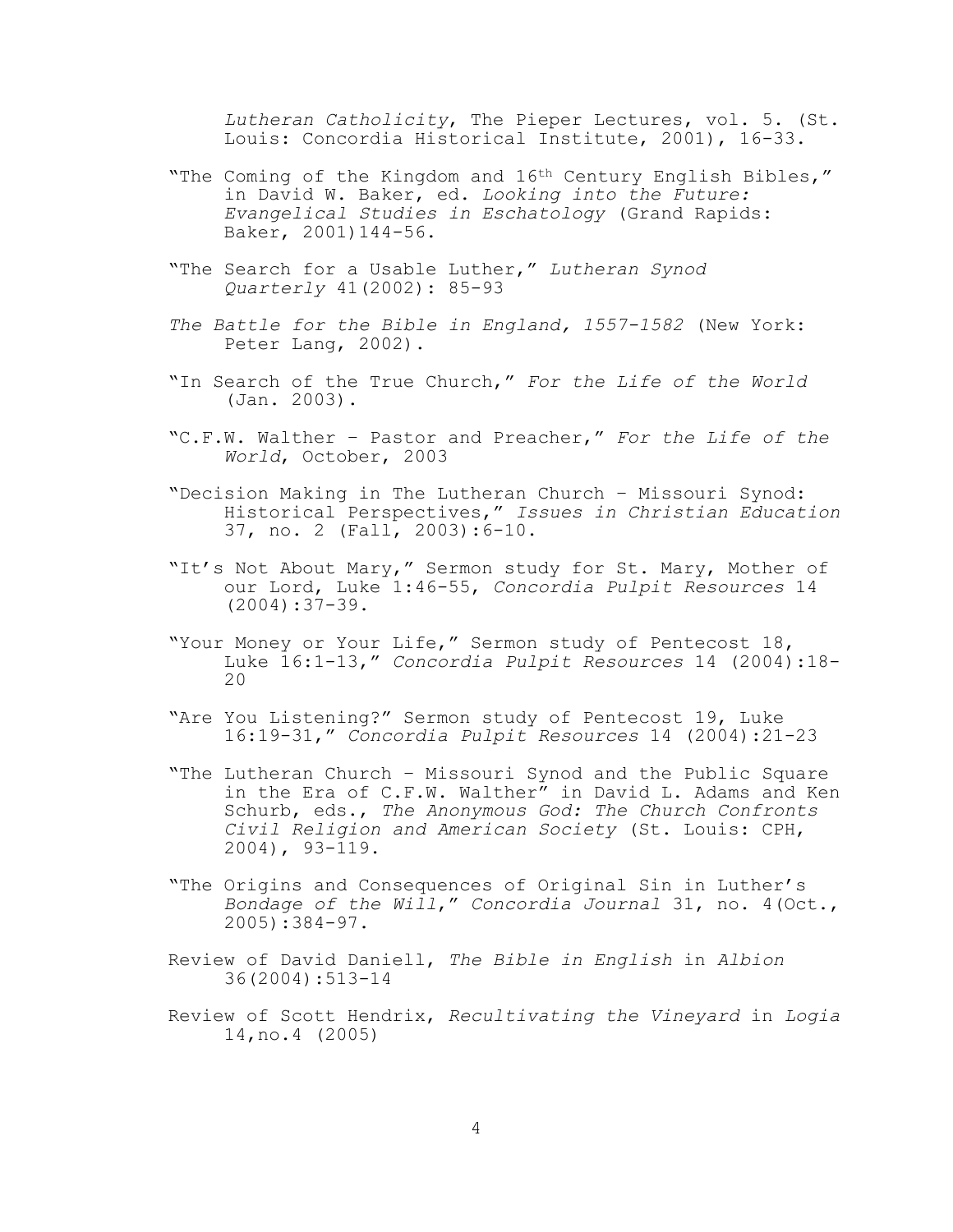- "Call and Ordination in the Thought and Practice of C.F.W. Walther and in the Early Missouri Synod," in John A. Maxfield, *Call and Ordination in the Lutheran Church*, The Pieper Lectures, vol. 10 (St. Louis: Concordia Historical Institute and the Luther Academy, 2006), 18- 38.
- "Confessing the Faith in the Sixteenth Century: From Martin Luther to the *Augsburg Confession*," in Erik Rottmann, ed., *Teach These Things: Essays in Honor of Wallace Schulz* (Versailles, MO: Wild Boar Books, 2008), 7-23.
- "The Challenge of History Luther's Two Kingdom's Theology as a Test Case," Ellis Inaugural Lecture," *Concordia Theological Quarterly* 71(2007):3-28.
- "The Other Reformers and Christian Worship: Not Quite Lutheran" in Daniel Zager, ed. *Luther on Liturgy and Hymns* (Ft. Wayne: Concordia Theological Seminary, 2006), 87-103
- "The Evangelical Character of Martin Luther's Faith" in Kenneth J. Stewart and Michael Haykin, eds., *The Advent of Evangelicalism: Exploring Historical Continuities* (Nashville, TN: B&H Academic, 2008), 171-98.
- "The Bondage of the Will in Lutheranism Man's Sin or God's Will?" *Lutheran Synod Quarterly* 49(2009):4-29.
- *LifeLight Foundations: Ministry* (CPH, 2009)
- "Luther's Legacy." *For the Life of the World*, Spring 2010
- *LifeLight* enrichment magazine for Ephesians, 1 & 2 Thessalonians (CPH, 2011)
- *LifeLight* enrichment magazine for 1, 2, and 3 John (CPH, 2011)
- "C. F. W. Walther's Use of Luther," *Concordia Theological Quarterly* 75(2011):253-73
- "The King James Version: The Beginning or the End," *Concordia Theological Quarterly* 75(2011):343-66.

"Appreciating Friedrich Lochner - a Founding Father of the Missouri Synod," *Concordia Historical Quarterly* (Fall, 2011)

"Translators Beware!" and "Henry VIII's Role," *Calliope* (May, 2012):12-14, 20-22.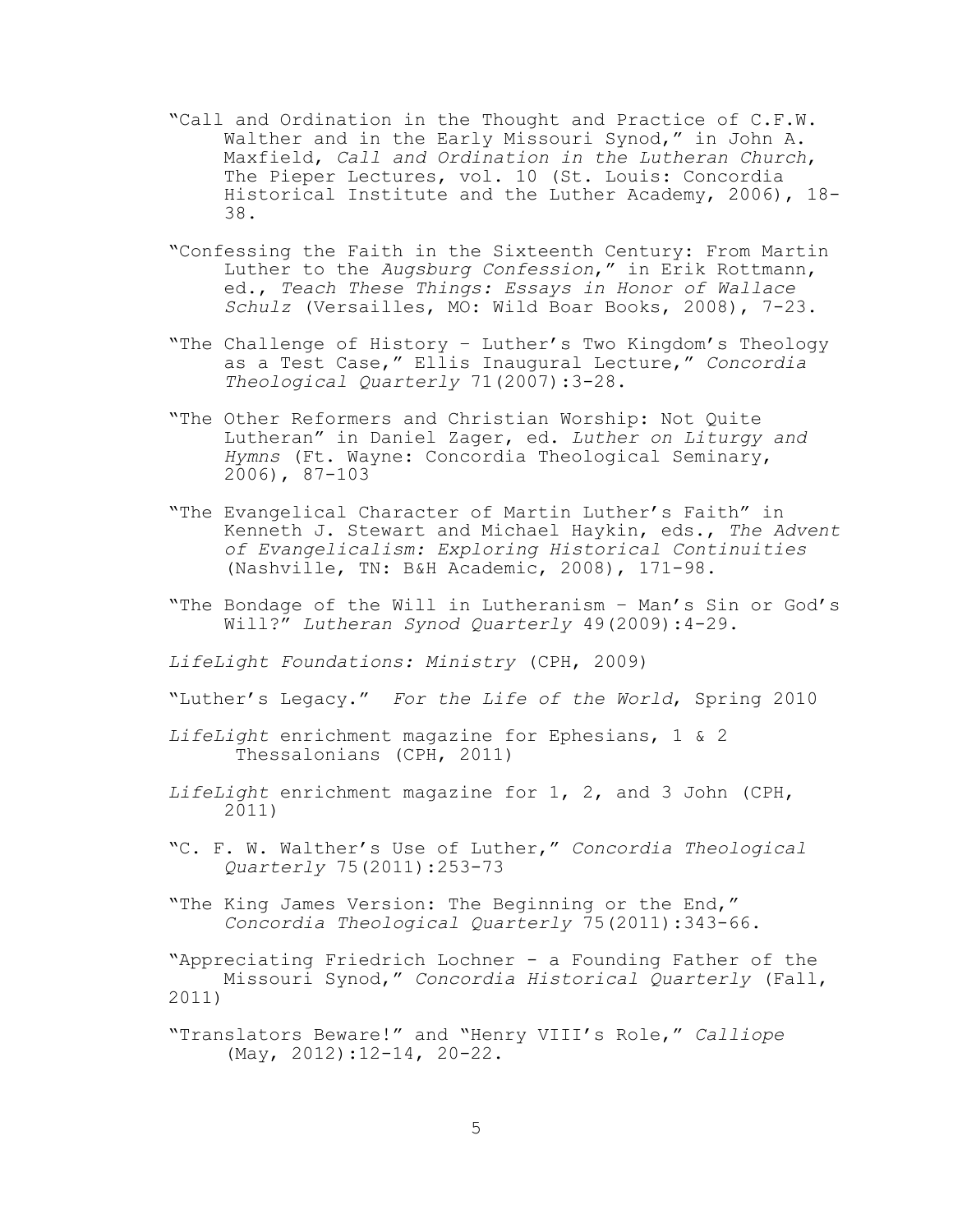- "Church and State: Distinct But Not Separate," *Lutheran Witness*, April, 2012, 21-22.
- "God's Word Is the Only Word That Saves," Sermon outline, 50th Anniversary, Indiana District, Lutheran Church – Missouri Synod, August, 2012.
- "Martin Luther Preaches Salvation to His Friends: Justification by Faith in the Mature Reformer," in Michael Parsons, ed., *Since We Are Justified by Faith: Justification in the Theologies of the Reformation* (Paternoster Press, 2012), 16-29.
- "Battling over Bibles: Episodes in the History of Translating the Scriptures," *The Lutheran Synod Quarterly* 53, #1(March 2013): 15-31.
- *LifeLight* enrichment magazine for *Parables* (CPH, 2013)
- "Seminary Past." *For the Life of the World*, September,  $2013$ ,  $4-6$ .
- "Luther and the Latin Language," in James A. Kellerman and Carl P. E. Springer, eds., *Ad fontes Witebergenses: Select Proceedings of "Lutheranism and the Classics II: Reading the Church Fathers," Concordia Theological Seminary, September 28-29, 2012* (Lutheran Legacy, 2014), 151-61.
- "No alternatives to Jesus: Luther's understanding of idolatry as evident in his *house postils*" in Michael Parsons, ed., *Aspects of Reforming: Theology and Practice in Sixteenth Century Europe* (Paternoster Press, 2013), 16-32.
- A sermon for Lutheran Education Sunday, "Matthew 18:1-6, Why Children?" *Concordia Pulpit Resources* 24, Part 3 (June 15-Sept 14, 2014:59-60.
- *LifeLight Foundations: End Times*. Leader's Guide (CPH,2014).
- "The Text of the Bible Where Did It Come From," *For the Life of the World*, 18, #3(Sept. 2014):10-12.
- "Controversy Over Translating the Bible (from Jerome to the Present), Part I, *Lutheran Clarion* 7, #4(March 2015):1- 2, 4-7; Part II, *Lutheran Clarion* 7, #6(July 2015):2, 4-7; Part III, *Lutheran Clarion* 8, #2(November 2015):3- 8.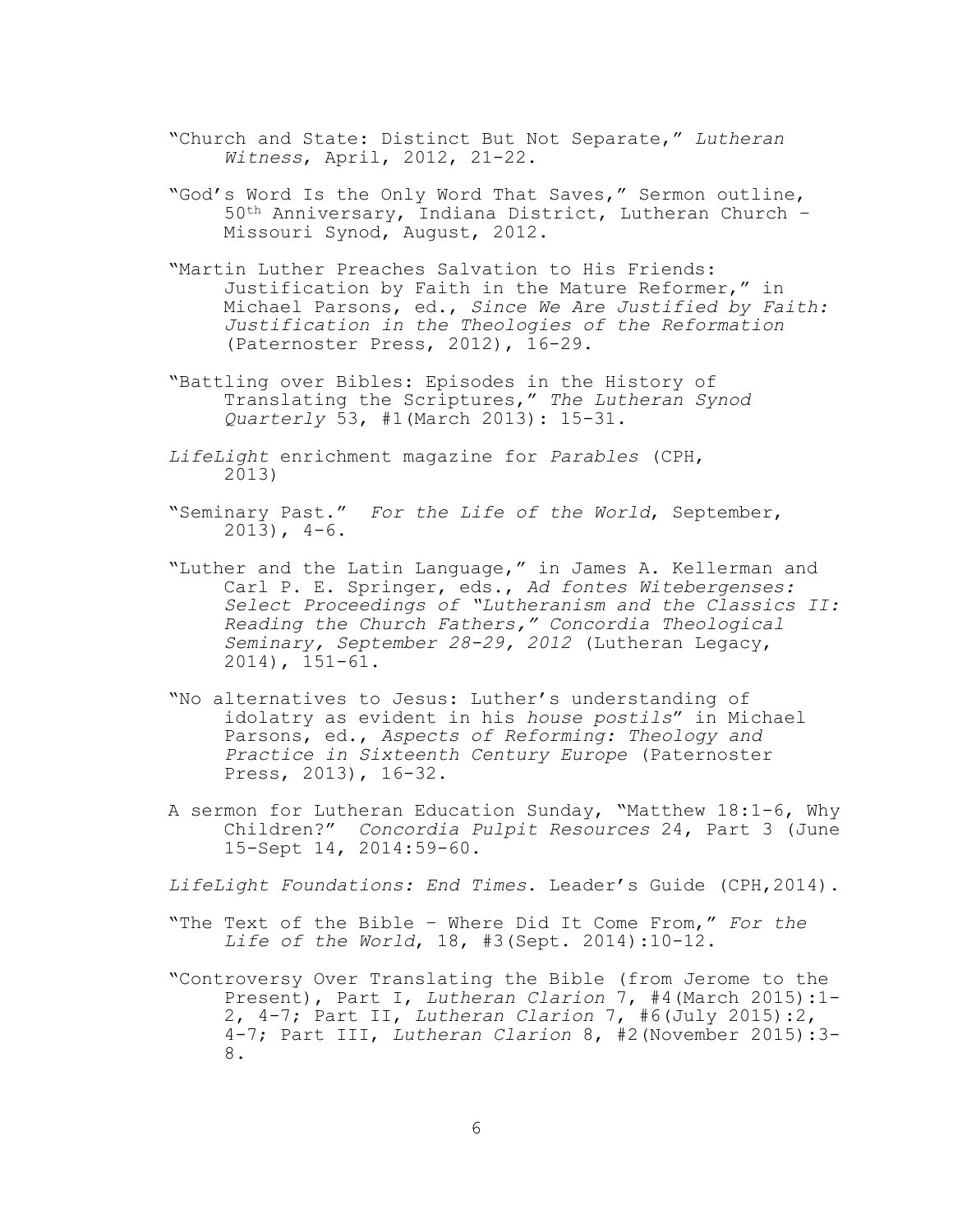- "Martin Luther and Reformation: An Evangelical Approach Then and Now," in Gene Edward Veith and John Warwick Montgomery, eds., *Where Christ Is Present: A Theology for All Seasons on the 500th Anniversary of the Reformation* (Corona, CA: NRP, 2015), 37-63.
- "Without Easter?" (1 Cor. 15:19-26), "Believing Is Seeing" (John 20:19-31), and "Sin: Our Business" (Matt. 9:35- 38), sermon studies for *Concordia Pulpit Resources* 26, Part 2 (Feb. 14-May 15, 2016):23-25, 26-28, 60-61.
- "'Puritan' Preaching in England," *Concordia Pulpit Resources* 26, Part 3 (May 22-Aug. 21, 2016):9-14.
- "Martin Luther and the Bible," *Concordia Pulpit Resources* 27, Part 3 (2017):9-13, and 27, Part 4 (2017):24-28

"Luther on Lutheranism," *Lutheran Witness*, October 2017.

- "Martin Luther and History," in James A. Kellerman, E. J. Hutchinson, and Joshua J. Hayes, eds., *Ad Fontes Witebergenses: Select Proceedings of Lutheranism and the Classics III, Lutherans Read History* (Minneapolis: Lutheran Press, 2017), 23-45.
- "The Source of Biblical Authority: Gospel or God?" in John A. Maxfield, *Defending Luther's Reformation: Its Ongoing Significance in the Face of Contemporary Challenges* (CPH, 2017), 93-121.
- "More, Thomas" and "Barnes, Robert' in Mark A. Lamport, ed. *Encyclopedia of Martin Luther and the Reformation* (Lanham, MD: Rowman & Littlefield, 2017).

*The Reformation* (CPH, 2017).

- "Theology of the Heidelberg Theses Then and Now," Wyoming District 2018 Convention Proceedings, <http://wylcms.org/files/Conv2018/EssayII.pdf>
- "Back to Basics: History from a Lutheran Perspective," *Concordia Historical Institute Quarterly* 91, no. 4 (Winter 2018):9-14.
- Book reviews and sermon outlines for the *Concordia Historical Institute Quarterly*, 1997- , and *Concordia Theological Quarterly*, 1984-.

**Lectures and Presentations:**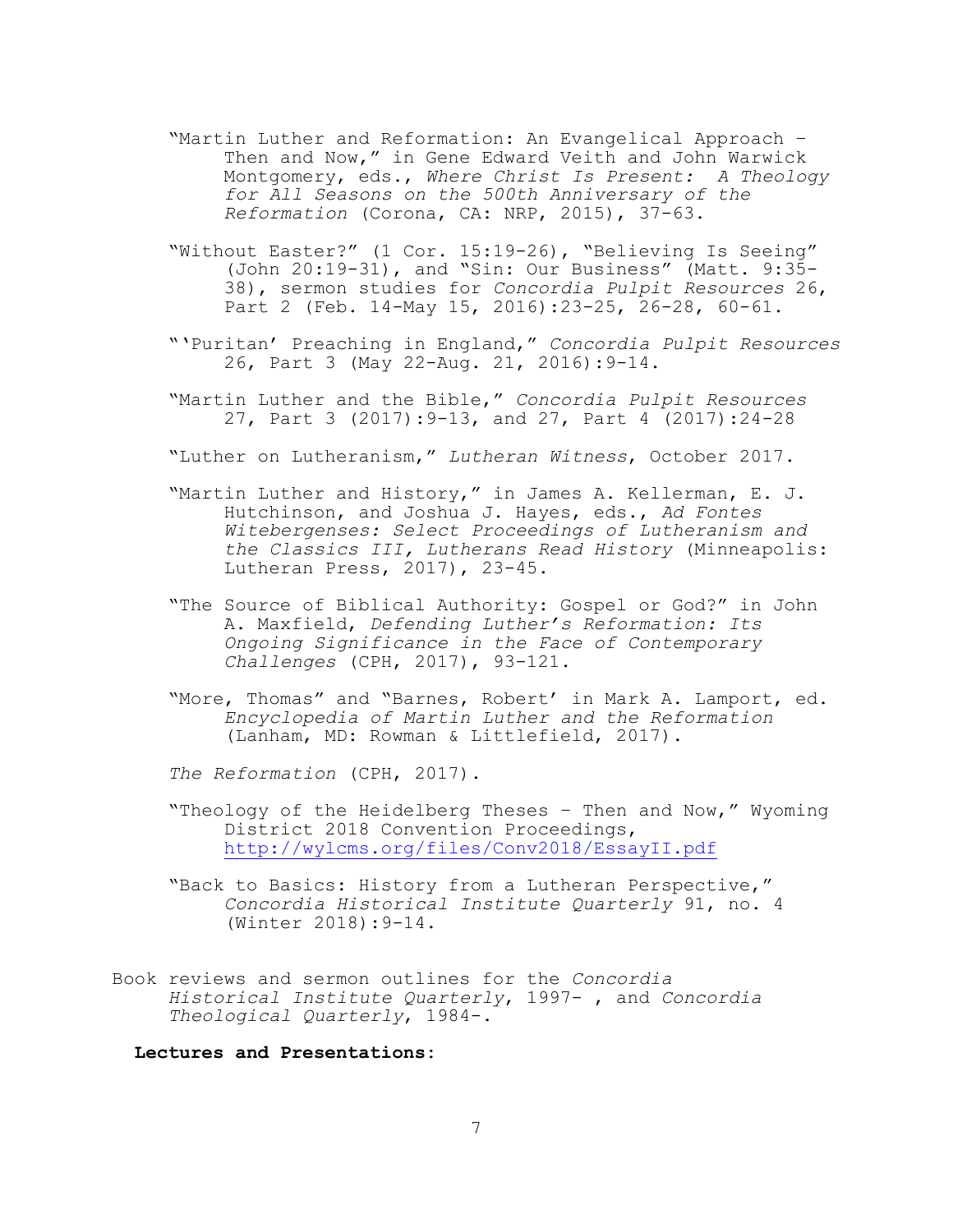Concordia Theological Seminary, Ninth Annual Symposium on the Lutheran Liturgy and Hymnody, "Celebrating the Heritage of Friedrich Lochner" - January 17, 1996

Evangelical Theological Society - Midwest Meeting, "Theology and the English Bible" - March 22, 23, 1996

Central Illinois District Pastor's Conference, "History of the Lutheran Church - Missouri Synod - an Illinois Perspective" - October, 1996

Indiana District Pastors' Conference, "Church and Ministry" - Oct. 28, 29, 1996

Wyoming District Pastor/Teacher Conference, "C.F.W. Walther and the Lutheran Church - Missouri Synod Today" - Sept. 16, 17, 1997

Concordia University, Irvine, CA, "The Battle for the Bible in Elizabethan England" - Oct. 8, 1997

Lutheran Concerns Association, Itasca, IL, "Politics and Polemics in the Church" - April 16, 1998

Concordia Theological Seminary, "Theology and the Great Tradition of English Bibles" - May 12, 1998

Lutheran Association for Elementary Education, Ft. Wayne, IN, "God's Hands" - Aug. 13, 1998

Evangelical Theological Society, Danvers, MA, "The Coming of the Kingdom and 16<sup>th</sup> Century Bibles" - Nov. 17, 1999

Indiana District Convention, "The Lutheran Understanding of Church Fellowship" - June 23, 24, 2000

Pieper Lectures, St. Louis, MO, "The Lutheran Reformers' Understanding of the Historical Deformation of the Church" – Sept. 21, 2000

Rocky Mountain District Pastors Conference, "Uses and Abuses of Power in the Church" - Oct. 4-5, 2000

Midwest Regional Meeting of the Evangelical Theological Society, "Worshiping in the 21st Century: Taking Our Cue from Martin Luther" - March 23, 2001

Lutheran Church Missouri Synod Convention, "Church Fellowship and the Gospel" – July 17, 2001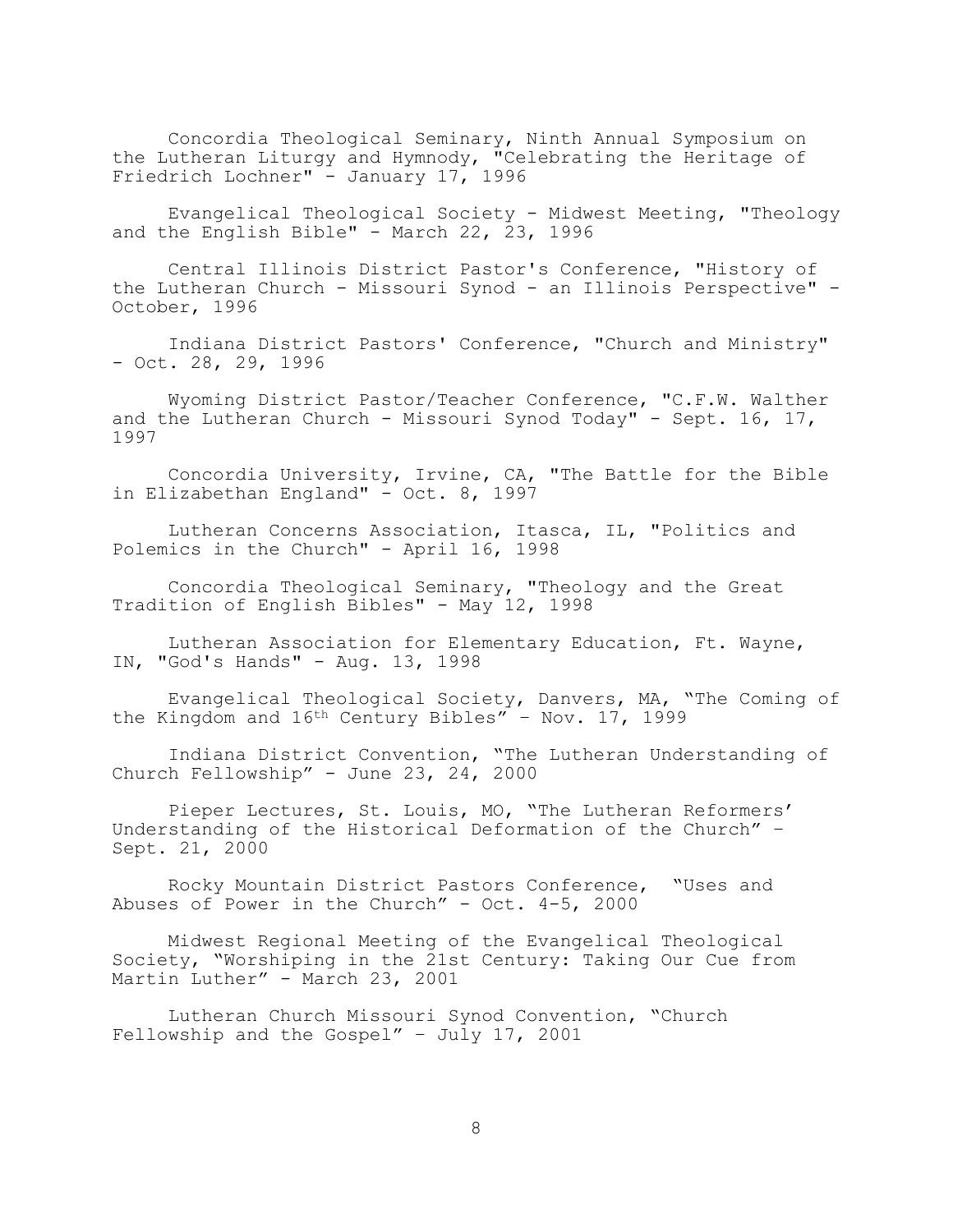34th Annual Reformation Lectures, Bethany Lutheran College and Seminary, Mankato, MN, "The Search for a Usable Luther: A Response to James Kiecker, 'Luther as a Historian'" - October 26, 2001

Evangelical Theological Society, "Defining the Boundaries of Evangelicalism in the 16th Century: Luther and Zwingli at Marburg (1529)" - November 15, 2001

"The LCMS and the Public Square: The Case of C.F.W. Walther," Concordia Seminary, St. Louis, Theological Symposium, Sept. 24, 2002.

"The Evangelical Debate Over the Person of Christ in the 16th Century: Luther and Zwingli at Marburg (1529)" – Evangelical Theological Society, Atlanta, GA, Nov. 20, 2003

"Luther and Language: The Printing Press and the Bible" - A presentation at Concordia Theological Seminary (Ft. Wayne) to accompany the exhibit, "Martin Luther – the Reformer," March 24, 2004

"Confessing the Truth in the Sixteenth Century: From Martin Luther to the Augsburg Confession" – Evangelical Theological Society, San Antonio, Texas, Nov. 18, 2004

"The Origins and Consequences of Original Sin in Luther's *Bondage of the Will*" – LCMS Theology Professors Convocation, Dallas, Texas, March 5, 2005

"Call and Ordination in the Thought and Practice of C.F.W. Walther and in the Early Missouri Synod - 10<sup>th</sup> Annual Pieper Lectures, Sept. 22, 2005

"The Other Reformers and Christian Worship: Not Quite Lutheran" – 6th Annual Conference of the Good Shepherd Institute, Ft. Wayne, IN, Nov. 8, 2005

"The Evangelical Character of Martin Luther's Faith" – Evangelical Theological Society, Valley Forge, PA, Nov. 18, 2005

"Luther Speaks to the Church Today" – Saginaw Valley Professional Church Workers Conference, Frankenmuth, MI, Jan. 16, 2006

"Courageous Faith, Bold Witness" – South Dakota Pastors' Conference, Rapid City, SD, Oct. 2-4, 2006

"What Is a Lutheran? Reading the *Book of Concord*" – Lutherhostel Retreat, Concordia Theological Seminary, Ft. Wayne, IN, Oct. 9, 2006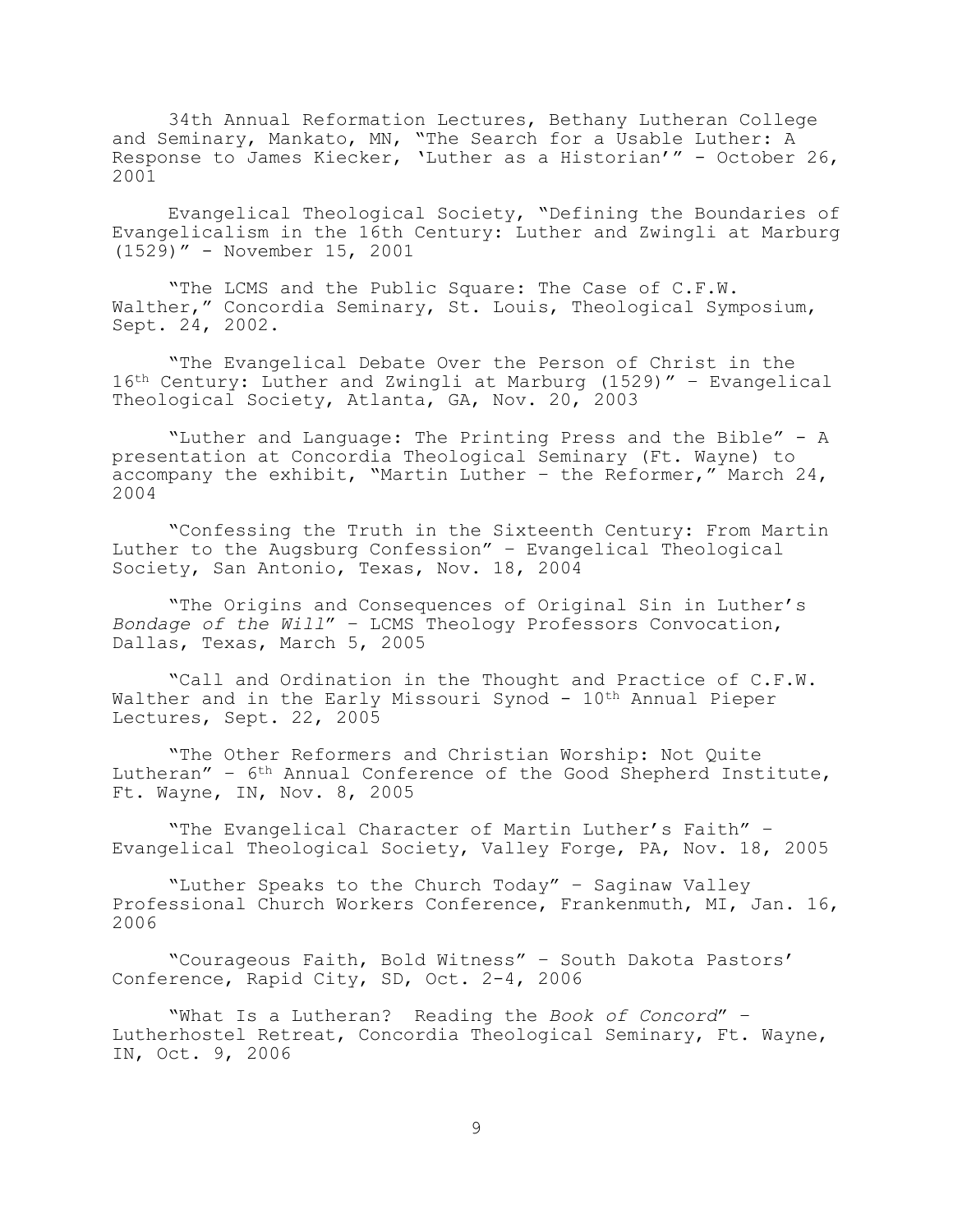"Martin Luther in the Public Square" - 58th Annual Meeting of the Evangelical Theological Society, Washington, D. C., November 15-17, 2006

"The Challenge of History – Luther's Two Kingdom's Theology as a Test Case" – Ellis Inaugural Lecture, Concordia Theological Seminary, Jan. 10, 2007

"Reformation Roots of the Modern State?" - University Religious Forum, Indiana University Purdue University Ft. Wayne, IN, April 19, 2007

"Confessing the Faith in the Sixteenth Century: From Martin Luther to the Augsburg Confession" – Lutheran Lecture Series – Midwest, Marcus, IA, April 28, 2007

"F. C. D. Wyneken: Addressing Distress" – Friends of Wyneken, St. John's Bingen, IN, Oct. 13, 2007

"Luther's View of the Family" – Lutherhostel Retreat, Concordia Theological Seminary, Ft. Wayne, IN, Nov. 3, 2007

"Martin Luther and Politics," President's Circle, Concordia Theological Seminary, September 26, 2008

"The Bondage of the Will in Lutheranism – Man's Sin or God's Will?" 2008 Bethany Reformation Lectures, Bethany Lutheran College and Bethany Lutheran Seminary, Mankato, MN, Oct. 30, 2008.

"John Calvin and His Book," IPFW, Remnant Trust Exhibit, March 23, 2009

"Remembering Our Leaders," Heb. 13:7, Sermon preached for Concordia Historical Institute Museum Dedication, July 24, 2009

"The Nature of Church History." Concordia Historical Institute, November 12,2009

"Confessing the Gospel in Sermon and Song: The Theology and Practice of Worship in Martin Luther." The Nuechterlein Lecture on Lutheran Worship, Emmanuel Lutheran Church, Fort Wayne, IN, March 20, 2010

"Lutherans on Church and State Today." Lutheran Townhall, CTS, May 15, 2010

"Martin Luther – The Practical Reformer," Oklahoma District Professional Church Workers' Conference, October 11-13, 2010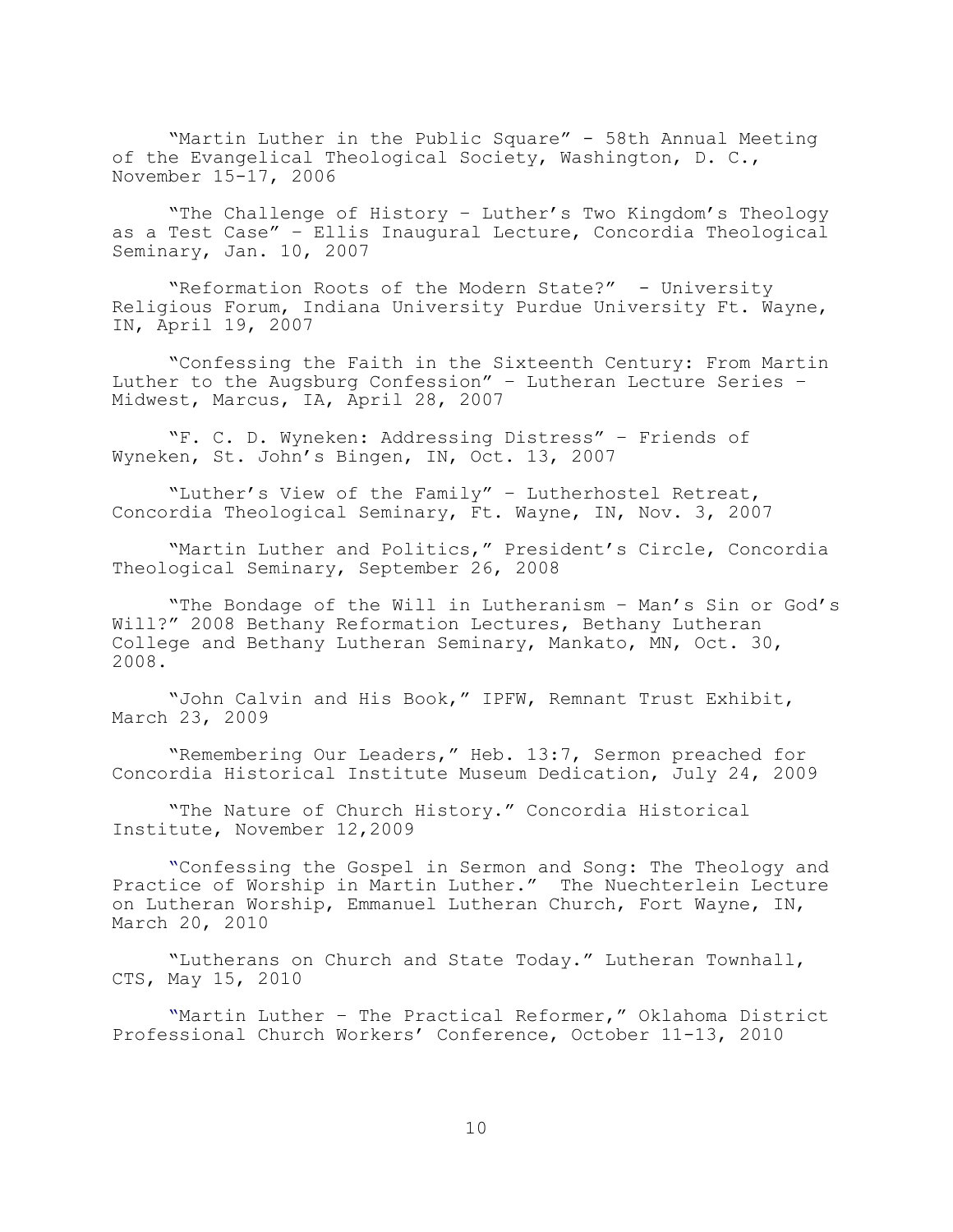"Martin Luther Preaches Salvation to His Friends: Justification by Faith in the Mature Reformer," 62nd Annual Meeting of the Evangelical Theological Society, Atlanta, Georgia, November 19, 2010

"The King James Version of the Bible – the Beginning or the End?" 26th Annual Symposium on Exegetical Theology, Concordia Theological Seminary, Fort Wayne, IN, January 19, 2011

"C. F. W. Walther's Use of Luther," 34th Annual Symposium on the Lutheran Confessions, Concordia Theological Seminary, Fort Wayne, IN, January 21, 2011

"The Bound Will in Luther and Lutheranism," Christ Academy College, Concordia Theological Seminary, Fort Wayne, IN, January 22, 2011

"The Missouri Synod Accepts the English Language: The Origins of the English District," English District Professional Church Workers Conference, May 11, 2011

"Anglicans and Lutherans: Facing the Future as Church or Sect?" Third Semiannual Dialogue, Anglican Church in North America and the Lutheran Church – Missouri Synod: Contemporary Issues Facing the Church in North America, Ft. Wayne, IN, October 28, 2011

"Anglicans and Lutherans: Facing the Future as Church or Sect?" President's Circle, CTS, November 4, 2011

"The Collapse of Christendom," Elders Retreat, Trinity Lutheran Church, Reese, MI, March 3, 2012

"Confessing the Faith with Martin Luther," Central Illinois District Convention, July 9, 10, 2012

"F.C.D. Wyneken: Addressing Distress with the Gospel," St. Paul's Lutheran Church, Fort Wayne, IN, July 15, 22, 29, 2012

"Luther and the Latin Language," Lutheranism and the Classics Conference, CTS, Sept. 28-29, 2012.

"Battling over Bibles: Episodes in the History of Translating the Scriptures," B. W. Teigen Reformation Lectures, Bethany College and Seminary, Mankator, MN, Oct. 25, 2012

"The Freedom of a Christian in Luther's Theology," Northern Indiana Pastors Conference, May 14, 2013

"History of the English Bible," Lay Symposium, Peace Lutheran Church," Bremerton, WA, Aug. 23-25, 2013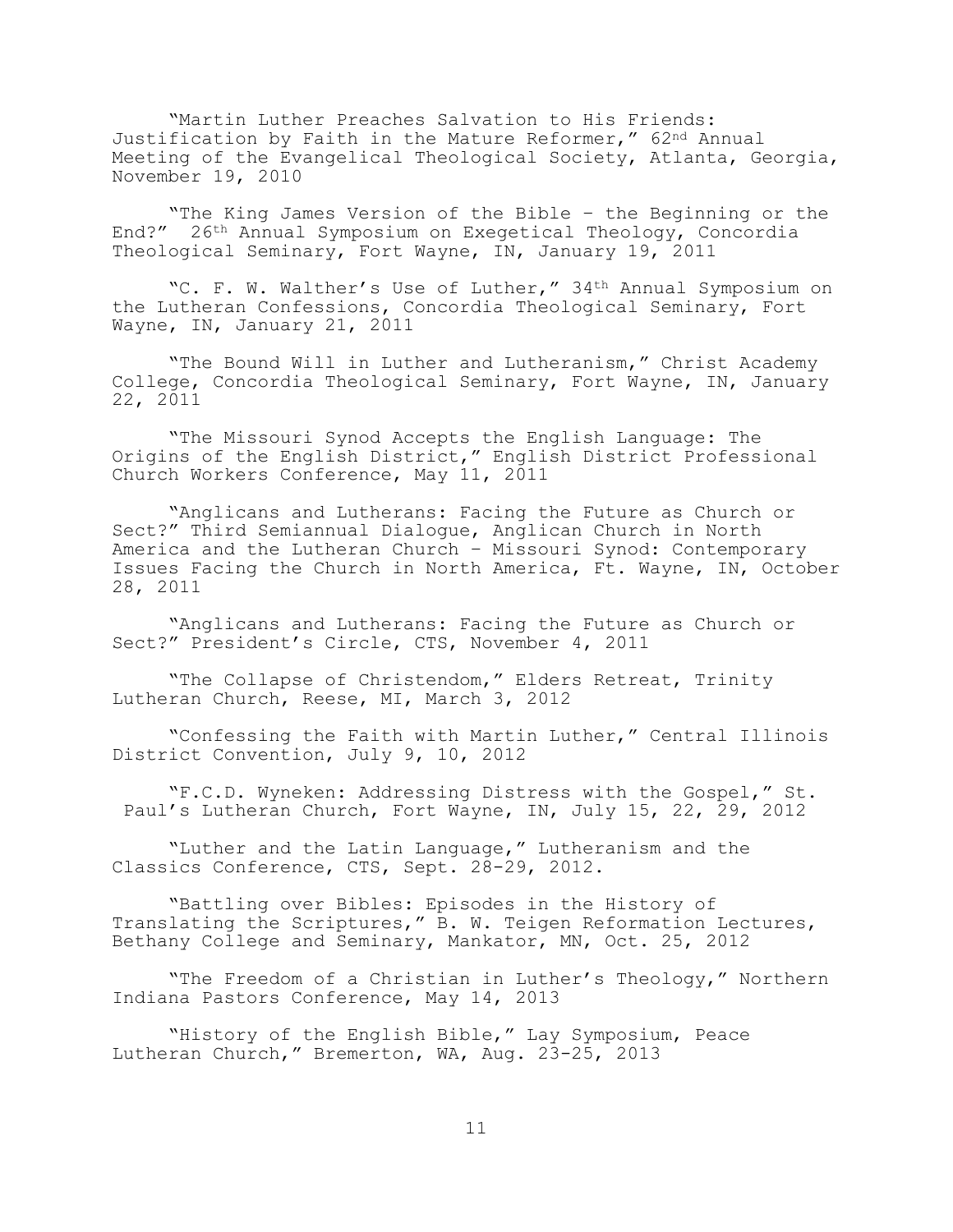"God, Government, and Schools," Wyoming District Teachers Conference, Casper, WY, Oct. 6, 2013

"The Collapse of Christendom and What It Means for the Church," Wyoming District Pastors Conference, Casper, WY, Oct. 7- 9, 2013

"Luther and the Gospel," STEPS Program, St. Peter's Lutheran Church, Ft. Wayne, IN, Jan. 14-Feb. 26, 2014

"Luther and History," Lutheranism and the Classics III, Ft. Wayne, IN, Oct. 2, 2014

"Clashes with Culture, Then and Now," Indiana District Circuit Visitors," Ft. Wayne, IN, Oct. 28, 2014

"Luther's Pastoral Reforms: Bible Translations, Hymns, and Catechisms," Luther Hostel, CTS, Oct. 30, 2014

"Contoversy over Translating the Bible – from Jerome to the Present," Lutheran Concerns Association Annual Conference, Ft. Wayne, IN, Jan. 19, 2015

"Luther and the Bible" and "The Text of the Bible – Where Did It Come From?" North Texas Free Conference, Plano, TX, Jan. 23-24, 2015

"Living and Dying with Martin Luther: Preacher, Teacher, and Example," Luther Hostel, CTS, October 29, 2015

"Origins of the Lutheran Church – Missouri Synod," 150th Anniversary Celebration, St. Paul's Lutheran Church, Luxemburg, WI, October 11, 2015

"Living and Dying with Martin Luther: Preacher, Teacher, and Example," Luther Hostel, CTS, October 29, 2015

"The Collapse of Christendom and What It Means for the Church," Rocky Mountain District Pastors Conference, Ruidoso, New Mexico, May 2-4, 2016

"Confessing Christ through Lutheran Liturgy," LCMS Indiana District, Evangelism Conference, Sept. 10, 2016

"Luther's Theology of Two Kingdoms for Today," LCMS Kansas District, Circuit 8, Reformation Celebration, Oct. 30, 2016

"The Ninety-five Theses and Why They Are Still Important," CTS Symposium on the Lutheran Confessions, Jan. 18, 2017